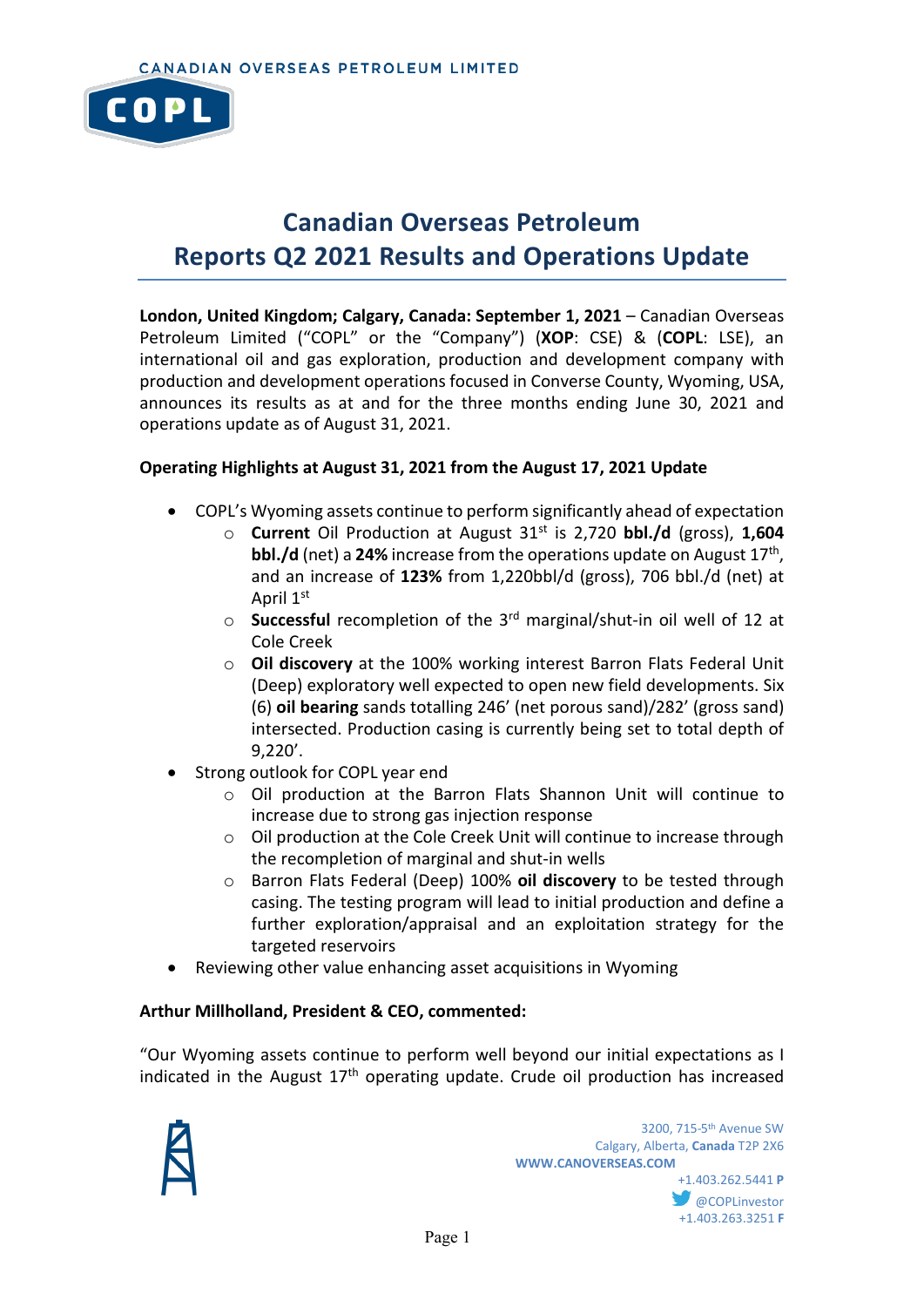**123%** from April 1<sup>st</sup>, and continues to increase weekly. In fact, crude oil production has increased by **24%** from our last update just two weeks ago. The increase in crude oil production is due to the ongoing enhanced gas injection program, commencing on April  $1<sup>st</sup>$ . As such, oil production will continue to increase as the surface well site production facilities are enhanced to handle the increased oil production rates and associated higher working pressures.

"We are excited about our 100% owned Barron Flats Federal (Deep) **oil discovery** announced today. Our next task is to test all six of the sand intervals through casing over the next several weeks. This well is a testament to our team which identified substantial upside below the Barron Flats Shannon Unit, further demonstrating the value of the Atomic acquisition to COPL. The Company's enviable block of leasehold as well as its production facilities will allow for additional significant oil production growth. Associated gas production from these reservoirs will be utilized in our miscible operations thus continuing with the Company's **net zero gas flaring** production operations."

"With the oil price and our assets performing well ahead of expectation, the company is in a very good position for the short, medium and long term. We continue to review other value enhancing potential acquisitions in Wyoming as we look to build a material exploration and production company."

## **Financial Highlights: Q2 2021 to June 30, 2021**

The Wyoming assets contributed oil sales revenue of \$3.9 million to June 30 since closing the Atomic Acquisition on March 16<sup>th</sup>. COPL's realized Operating Netback during the second quarter was \$30.62/bbl. on average production of 796 bbl./d (net) for the period. Revenue consists of petroleum sales of \$0.5 million and \$3.4 million for the first and second quarters of 2021, respectively offset by \$0.2 million of realized loss on crude commodity derivative contracts incurred in second quarter of 2021. US related operating costs, production taxes, depletion, depreciation and amortization, and general and administrative expenses total \$0.4 million and \$2.8 million incurred in the first and second quarter of 2021, respectively.

The Q2 2021 results and associated annual regulatory filing documents, including the Financial Statements, Management's Discussion and Analysis, for the quarter ending June 30, 2021, can be viewed under the Company's name at www.sedar.com or at the Company's website at [www.canoverseas.com.](http://www.canoverseas.com/)

## **About the Company:**

COPL is an international oil and gas exploration, development and production company actively pursuing opportunities in the United States with operations in Converse County Wyoming, and in sub-Saharan Africa through its ShoreCan joint venture company in Nigeria, and independently in other countries.